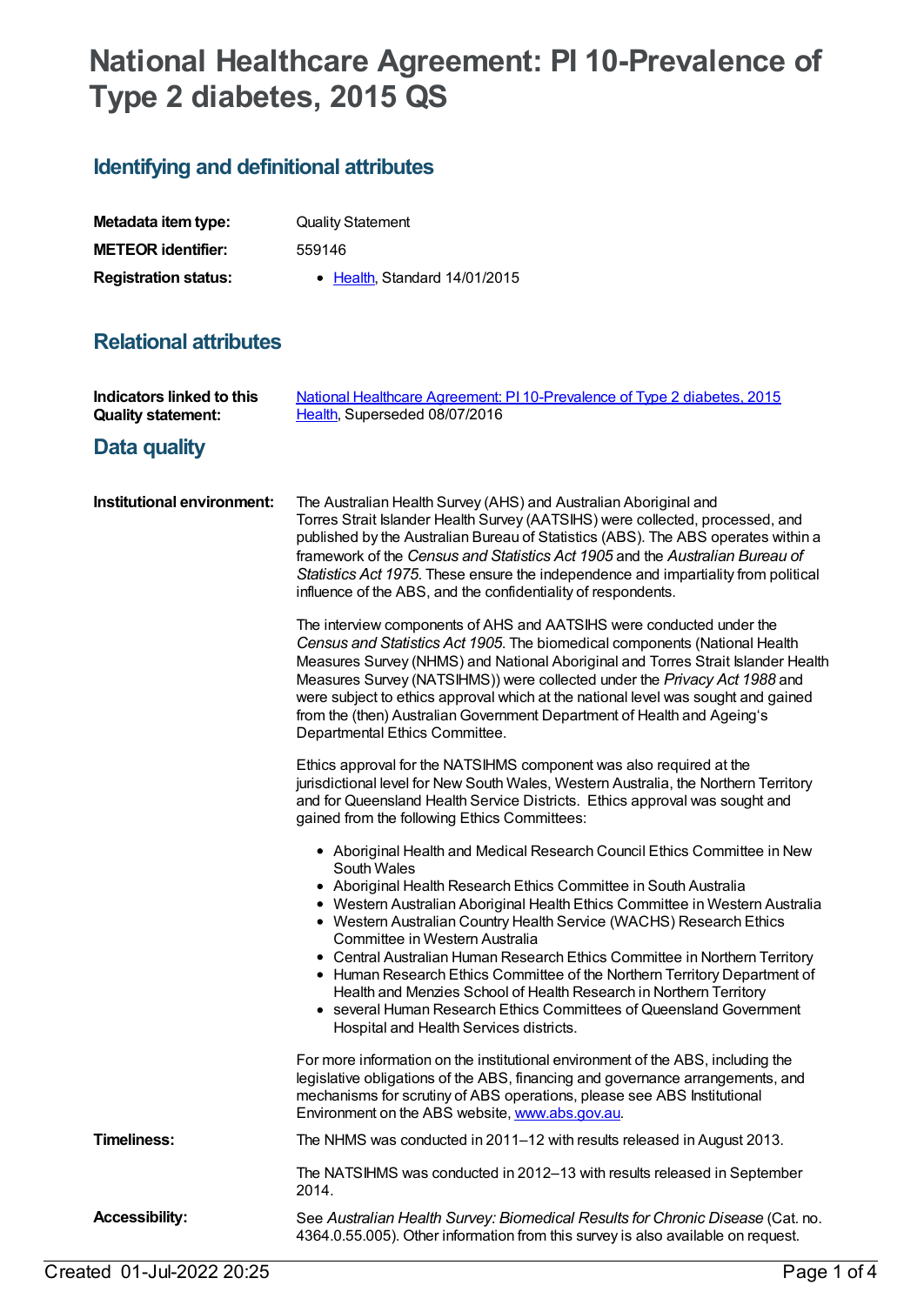| Interpretability: | Information to aid interpretation of the data is available from the Australian Health<br>Survey: Users' Guide and the Australian Aboriginal and Torres Strait Islander<br>Health Survey: Users' Guide (Cat. no. 4727.0.55.002) on the ABS website.                                                                                                                                                                  |
|-------------------|---------------------------------------------------------------------------------------------------------------------------------------------------------------------------------------------------------------------------------------------------------------------------------------------------------------------------------------------------------------------------------------------------------------------|
|                   | Many health-related issues are closely associated with age; therefore data for this<br>indicator have been age-standardised to the 2001 total Australian population to<br>account for differences in the age structures of the States and Territories. Age<br>standardised rates should be used to assess the relative differences between<br>groups, not to infer the rates that actually exist in the population. |
| <b>Relevance:</b> | The 2011-12 NHMS and 2012-13 NATSIMHS use a combination of blood test<br>results for fasting plasma glucose and self-reported information on diabetes<br>diagnosis and medication use to measure prevalence of Type 2 diabetes.                                                                                                                                                                                     |
|                   | A respondent to the survey is considered to have known diabetes (type 2) if they<br>had ever been told by a doctor or nurse that they have Type 2 diabetes and:                                                                                                                                                                                                                                                     |
|                   | • They were taking diabetes medication (either insulin or tablets); or<br>• If Their blood test result for fasting plasma glucose was greater than or equal<br>to 7.0 mmol/L.                                                                                                                                                                                                                                       |
|                   | A respondent to the survey is considered to have newly diagnosed diabetes if they<br>reported no prior diagnosis of diabetes, but had a fasting plasma glucose value<br>greater than or equal to 7.0 mmol/L.                                                                                                                                                                                                        |
|                   | Note: The type of diabetes for newly diagnosed cases cannot be determined from<br>a fasting plasma glucose test alone. However, as it is assumed that the vast<br>majority of newly diagnosed cases would be Type 2, all newly diagnosed cases of<br>diabetes have been included in this measure.                                                                                                                   |
|                   | The estimates exclude persons who did not fast for 8 hours or more prior to their<br>blood test. Excludes women with gestational diabetes.                                                                                                                                                                                                                                                                          |
|                   | The same definition for diabetes will be used in the NATSIHMS.                                                                                                                                                                                                                                                                                                                                                      |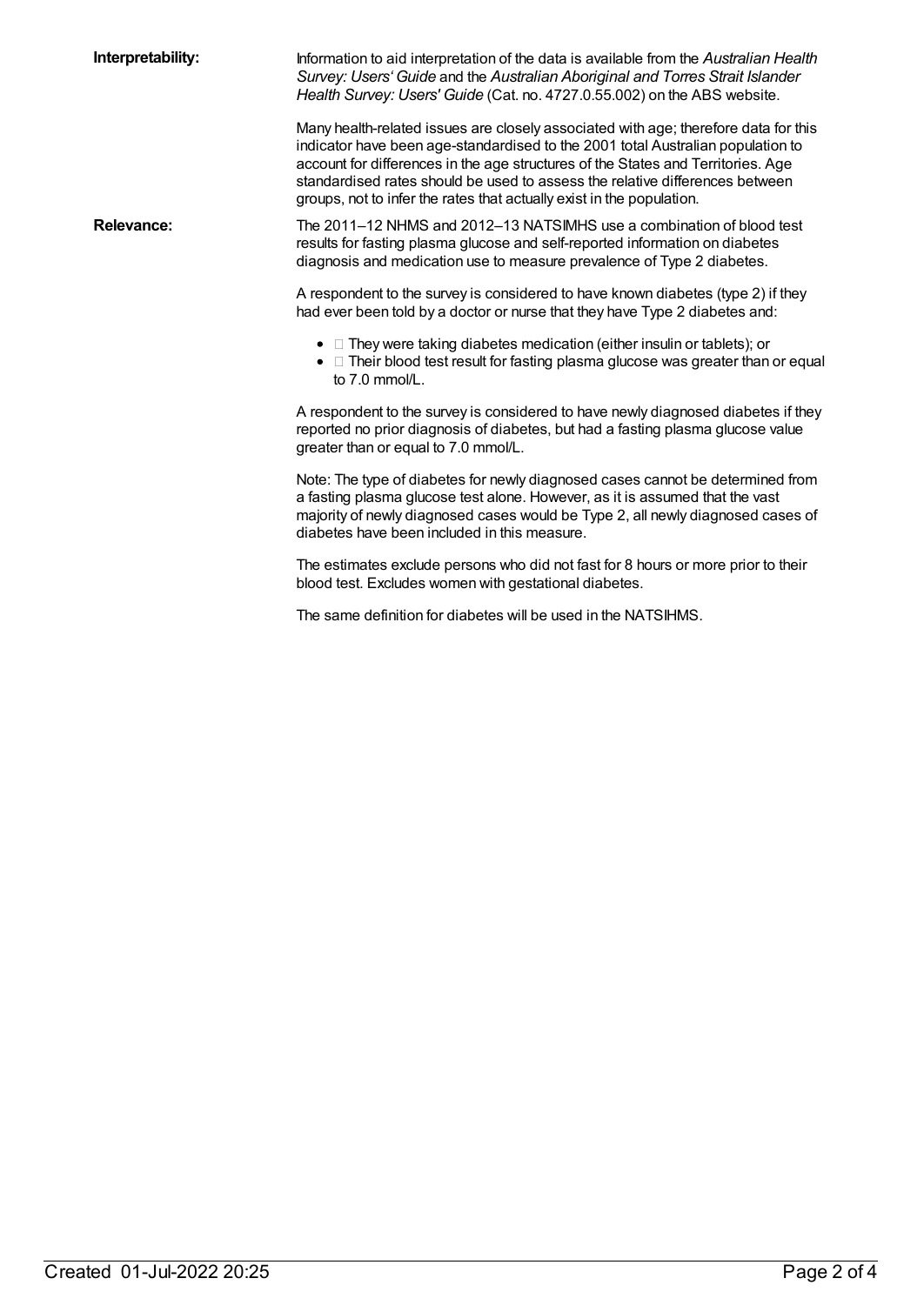**Accuracy:** The AHS was conducted in all States and Territories, excluding very remote areas. Non-private dwellings such as hotels, motels, hospitals, nursing homes and shortstay caravan parks were also not included in the survey. The exclusion of persons usually residing in very remote areas has a small impact on estimates, except for the Northern Territory, where such persons make up approximately 23 per cent of the population. The final response rate for the 'core' component of the AHS was 82 per cent.

> All selected persons aged 5 years and over were invited to participate in the voluntary NHMS. Of all of those who took part in the AHS, 37 per cent went on to complete the biomedical component.

Analysis of the sample showed that the characteristics of persons who participated in the NHMS were similar with those for the AHS overall. The only significant difference was for smoking, where the NHMS sample had a lower rate of current smokers than the AHS sample (12.0 per cent compared with 17.6 per cent). For more information, see the Explanatory Notes in *Australian Health Survey: Biomedical Results for Chronic Disease* (Cat. no. 4364.0.55.005).

In order to get an accurate reading for the fasting plasma glucose test, participants were asked to fast for 8 hours before their test. The results presented for this indicator refer only to those people who did fast (approximately 79 per cent of adults who participated in the NHMS). Analysis of the characteristics of people who fasted compared with those who did not fast showed no difference between fasters and non-fasters.

The AATSIHS was conducted in all States and Territories, including very remote areas. Non-private dwellings such as hotels, motels, hospitals, nursing homes and short-stay caravan parks were excluded from the survey. The response rate for the Core component of the 2012–13 AATSIHS was 80 per cent.

All selected persons aged 18 years and over in the AATSIHS were invited to participate in the voluntary NATSIHMS. Of these, 40 per cent went on to complete the biomedical component.

Analysis of the sample showed that the characteristics of persons who participated in the NATSIHMS were similar to those for the AATSIHS overall. For more information, see the Explanatory Notes in *Australian Aboriginal and Torres Strait Islander Health Survey: Biomedical Results* (Cat. no. 4727.0.55.003).

In order to get an accurate reading for the fasting plasma glucose test, participants were asked to fast for 8 hours before their test. The results presented for this indicator refer only to those people who did fast (approximately 77.6% of adults who participated in the NATSIHMS). Analysis of the characteristics of people who fasted compared with those who did not fast showed no difference between fasters and non-fasters.

As they are drawn from a sample survey, data for the indicator are subject to sampling error. Sampling error occurs because only a small proportion of the population is used to produce estimates that represent the whole population. Sampling error can be reliably estimated as it is calculated based on the scientific methods used to design surveys. Rates should be considered with reference to their Relative Standard Error (RSE). Estimates with RSEs between 25 per cent and 50 per cent should be used with caution. Estimates with RSEs greater than 50 per cent are generally considered too unreliable for general use.

For the general and non-Indigenous populations, this indicator and the supplementary indicator generally have acceptable levels of sampling error for State/Territory by sex. However, rates for females in Victoria, males in the Australian Capital Territory, and males and females in the Northern Territory should be used with caution.

For the Aboriginal and Torres Strait Islander population, rates for males and females inQueensland, females in Western Australian and South Australia, and males in the Northern Territory should be used with caution. Additionally, the rate for total all persons in South Australia should be used with caution. The rate for males in South Australia is considered too unreliable for general use.